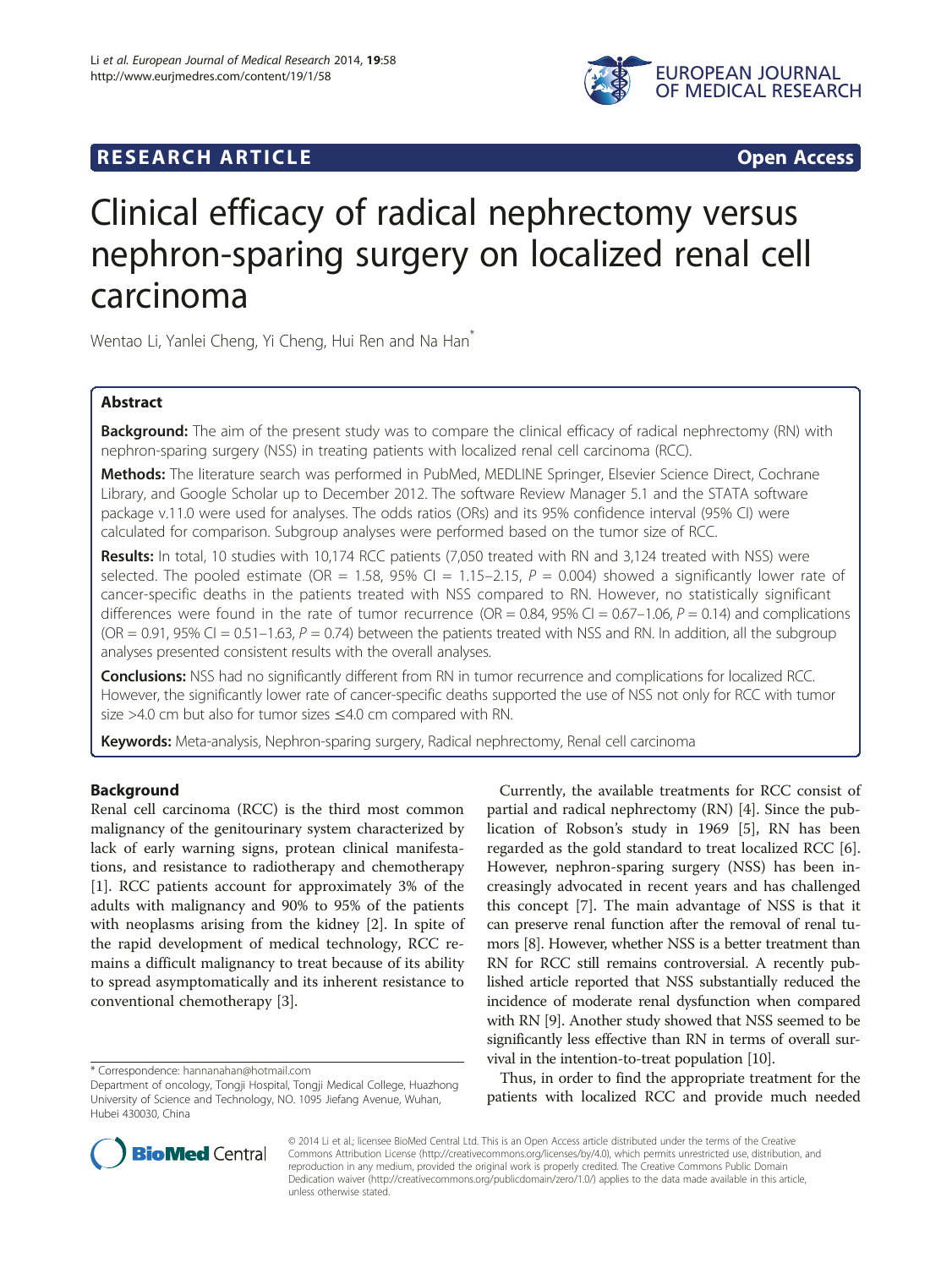evidence for clinical practice, we conducted a metaanalysis to compare the clinical efficacy of RN with NSS in patients with localized RCC.

#### Methods

#### Search strategy

We searched several public databases including PubMed, MEDLINE, Springer, Elsevier Science Direct, Cochrane Library, and Google Scholar up to December 2012. The key words "radical nephrectomy", "nephron-sparing surgery", "partial nephrectomy", "renal cell carcinoma", "renal tumor", and "study" or "trial" were used to retrieve the potentially relevant literature. Meanwhile, the references of all relevant articles retrieved from above database were searched for any additional studies.

#### Inclusion and exclusion criteria

The inclusion criteria were: i) the participants were patients with localized RCC; ii) the investigations of the patients were conducted during cardio pulmonary resuscitation after cardiac arrest; iii) the studies were prospective, retrospective, or cross-sectional studies; iv) the patients were divided into two treatment groups according to type of surgery (RN and NSS groups); v) the clinical outcomes, such as cancer-specific death, tumor recurrence, or complications, were investigated. We excluded the studies by the following criteria: i) only one treatment was investigated in the studies; ii) the studies did not compare results between RN and NSS; iii) the studies were non-original articles such as conferences, reviews, or reports. In addition, in cases of duplicate publication, only the study containing the most complete data was included.

#### Data extraction and quality assessment

Two investigators independently extracted and assessed the information with the standard protocol and contacted the authors of included studies to obtain further information. Discrepancies were resolved through discussion with our research team or by contacting the original investigators. The data extracted from each study included general information (first author's name, year of publication, country), participant information (sample size, age and gender of the patients in each group, tumor stage and size of patients), study design, and outcomes. When no appropriate quality evaluation criteria were found, the study quality was assessed by investigating the study methods, sample size, and design.

#### Statistical analysis

The meta-analysis was performed by using the software Review Manager 5.1 and the STATA software package v.11.0. The odds ratios (ORs) and its 95% confidence interval (95% CI) as summary statistics were calculated to assess the treatment efficacy. The heterogeneity among

the studies was evaluated by testing Cochran's Q-statistic [[11](#page-5-0)] and I<sup>2</sup> statistic [\[12](#page-5-0)] with P <0.10 or  $I^2 > 50$ , respectively. The pooled estimates of ORs were obtained by using the DerSimonian and Laid method in the random effects model [[13](#page-5-0)]. The significance of the pooled ORs was determined by the Z-test  $(P<0.05)$ .

In addition, it has been reported that different tumor sizes in RCC are associated with the clinical outcomes of treatment [\[14\]](#page-5-0). Therefore, subgroup analyses were performed based on the tumor size of localized RCC. Meanwhile, in order to test the reliability of the results, the sensitivity analysis was performed by sequential omission of individual studies. The funnel plot and Egger's test  $(P > 0.05)$  were used to assess the publication bias of the included studies.

#### Results

#### Literature search

A total of 908 potentially relevant articles were identified by initial search. The selection process is shown in Figure [1](#page-2-0). Following removal of duplicated studies, 248 studies were retained. Then by scanning the titles and abstracts, 172 obviously irrelevant articles were excluded. Finally, 10 studies met the inclusion criteria following exclusion of 30 studies that lacked the required data and 36 studies that did not report the comparison between RN and NSS.

#### Characteristics of included studies

A total of 10 eligible studies [[6,15-23\]](#page-5-0) comprising 10,174 RCC patients (7,050 patients treated by RN and 3,124 patients treated by NSS) were included in the metaanalysis. The characteristics of these studies are shown in Table [1](#page-2-0). The included studies were published from 2000 to 2012. The follow-up duration of these studies ranged from 10 to 208 months. The tumor stage and size varied between the studies.

#### The results of statistical analysis

Cancer-specific death was assessed in five of the included studies [\[6,16,19,20,23](#page-5-0)]. The test of heterogeneity indicated that there was no significant heterogeneity ( $I^2 = 30.0\%$ ,  $P = 0.22$ ) among these studies. The overall pooled estimate (OR = 1.58, 95% CI = 1.15–2.14,  $P = 0.0004$ ) showed that there was a lower cancer-specific death rate in the NSS group compared with the RN group (Figure [2A](#page-3-0)).

A total of five included studies reported the tumor recurrence of the patients [\[15,16,18](#page-5-0)-[20](#page-5-0)]. No significant heterogeneity ( $I^2 = 0.0\%$ ,  $P = 0.43$ ) was identified. The overall pooled estimate (OR = 0.84, 95% CI = 0.67–1.06, P = 0.14) demonstrated that no significant difference existed between the two groups (Figure [2B](#page-3-0)).

Six studies [[15,17-19,21,22](#page-5-0)] assessed the patient complications. The test of heterogeneity indicated a significant heterogeneity ( $I^2 = 71.0\%$ ,  $P < 0.01$ ) among these studies.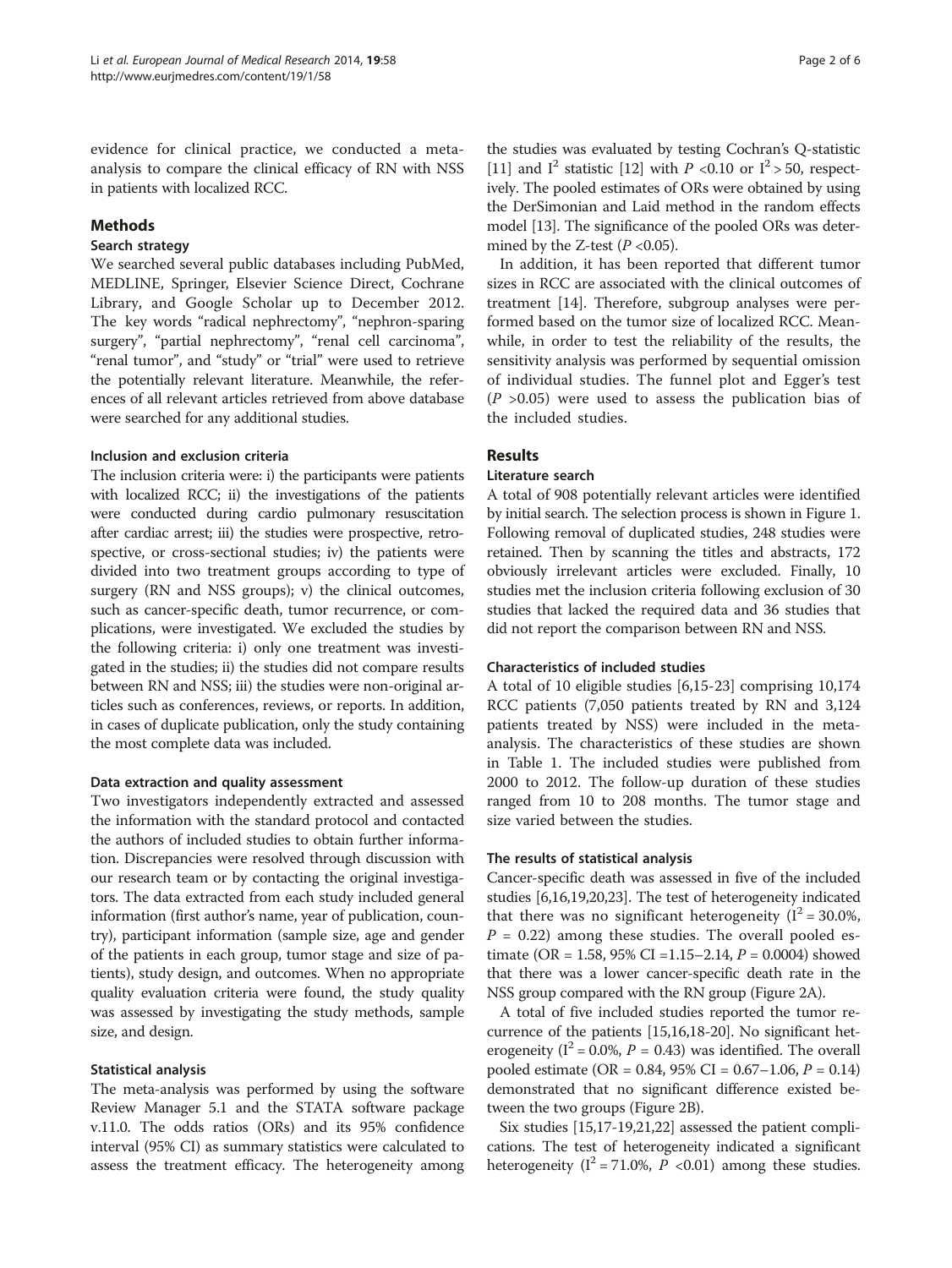<span id="page-2-0"></span>

The overall pooled estimate (OR =  $0.91, 95\%$  CI = 0.51–1.63,  $P = 0.74$  did not show a significant difference in postoperative complication rate between RN and NSS group (Figure [2C](#page-3-0)).

#### Subgroup analyses

The results of the subgroup analyses by tumor size are shown in Table [2.](#page-4-0) For all the subgroup analyses, the results of each indicator were consistent with the overall analysis (tumor size  $\leq 4.0$  cm: cancer-specific death, OR =1.69, 95%)  $CI = 1.22 - 2.35$ ,  $P = 0.002$ ; tumor recurrence,  $OR = 0.83$ , 95% CI =  $0.66-1.05$ ,  $P = 0.13$ ; complications, OR = 1.10, 95% CI =  $0.31-3.92$ ,  $P = 0.88$ ; tumor size >4.0 cm: cancer-

|  |  | Table 1 Characteristics of the included studies |  |  |  |  |
|--|--|-------------------------------------------------|--|--|--|--|
|--|--|-------------------------------------------------|--|--|--|--|

specific death, OR =1.36, 95% CI =1.01-1.85,  $P = 0.04$ ; tumor recurrence, OR =  $0.87$ , 95% CI =  $0.36-2.11$ ,  $P = 0.76$ ; complications, OR = 0.71, 95% CI = 0.44–1.13,  $P = 0.15$ ) indicated consistent results with the overall analysis. However, inconsistent results are shown in the heterogeneity test. The heterogeneity among studies was significant in the overall analysis of complications. However, no significant heterogeneity among the studies was found in the analysis of tumor size >4.0 cm for complications ( $I^2$  = 0.0%,  $P$  =0.88).

#### Sensitivity analysis and publication bias

No inconsistent results were observed in the sensitivity analysis compared with the overall analysis; therefore, the

| Study                  | Year of<br>publication | Pathological<br>stage | Tumor<br>size (cm)      | Duration of<br>follow-up<br>(months) | RN group       |                        |           | <b>NSS group</b> |                        |          |
|------------------------|------------------------|-----------------------|-------------------------|--------------------------------------|----------------|------------------------|-----------|------------------|------------------------|----------|
|                        |                        |                       |                         |                                      | Sample<br>size | Age<br>(mean $\pm$ SD) | Male (%)  | Sample<br>size   | Age<br>$(mean \pm SD)$ | Male (%) |
| Lau et al. [15]        | 2000                   | T1                    | $3.3^{a*}$ , $3.7^{b*}$ | 120                                  | 164            | <b>NA</b>              | <b>NA</b> | 164              | <b>NA</b>              | NA.      |
| Shinohara et al. [19]  | 2000                   | T1, T2, T3            | $<$ 4.0                 | 12 to 131                            | 51             | 59                     | 37(73)    | 15               | 61                     | 13(87)   |
| Poulakis et al. [17]   | 2003                   | <b>NP</b>             | $6.9^{a*}$ , $3.9^{b*}$ | 14 to 27                             | 199            | $65.2 \pm 11.0$        | 121 (61)  | 158              | $62.6 \pm 9.9$         | 110(70)  |
| Patard et al. [16]     | 2004                   | T1                    | $4.0^{#}$               | 10 to 208                            | 1075           | $60.0 \pm 12.4$        | 692 (64)  | 379              | $59.7 \pm 12.3$        | 253 (67) |
| Becker et al. [6]      | 2006                   | T1, T2, T3            | $3.7^{*}$               | $66^*$                               | 369            | 60.2                   | 225(61)   | 241              | 59.4                   | 150 (62) |
| Mitchell et al. [18]   | 2006                   | T1, T2, T3            | $5.2^*$                 | $44^{\#}$                            | 66             | 66.9                   | 44 (67)   | 33               | 68.9                   | 26(79)   |
| Van Poppel et al. [21] | 2007                   | T0,T1,T2,T3           | <4.0                    | 60                                   | 273            | <b>NA</b>              | 178 (65)  | 268              | NA.                    | 178 (66) |
| Antonelli et al. [20]  | 2012                   | T1,T3                 | >4.0                    | 25 to 85                             | 2345           | 62.5                   | 1505 (64) | 1,266            | 60.1                   | 881 (70) |
| Huang et al. [23]      | 2009                   | <b>NP</b>             | <4.0                    | $48^{#}$                             | 2435           | <b>NA</b>              | 1362 (56) | 556              | <b>NA</b>              | 351 (63) |
| Gratzke et al. [22]    | 2009                   | T1, T2, T3            | NA.                     | 11 to 71                             | 73             | <b>NA</b>              | 46 (63)   | 44               | $60.7 \pm 12.4$        | 29(66)   |

SD, Standard deviation; RN, Radical nephrectomy; NSS, Nephron-sparing surgery;  $\tilde{ }$ , Mean;  $\tilde{ }$ , Median; <sup>a</sup>, RN group; <sup>b</sup>, NSS group; NA, Not clear.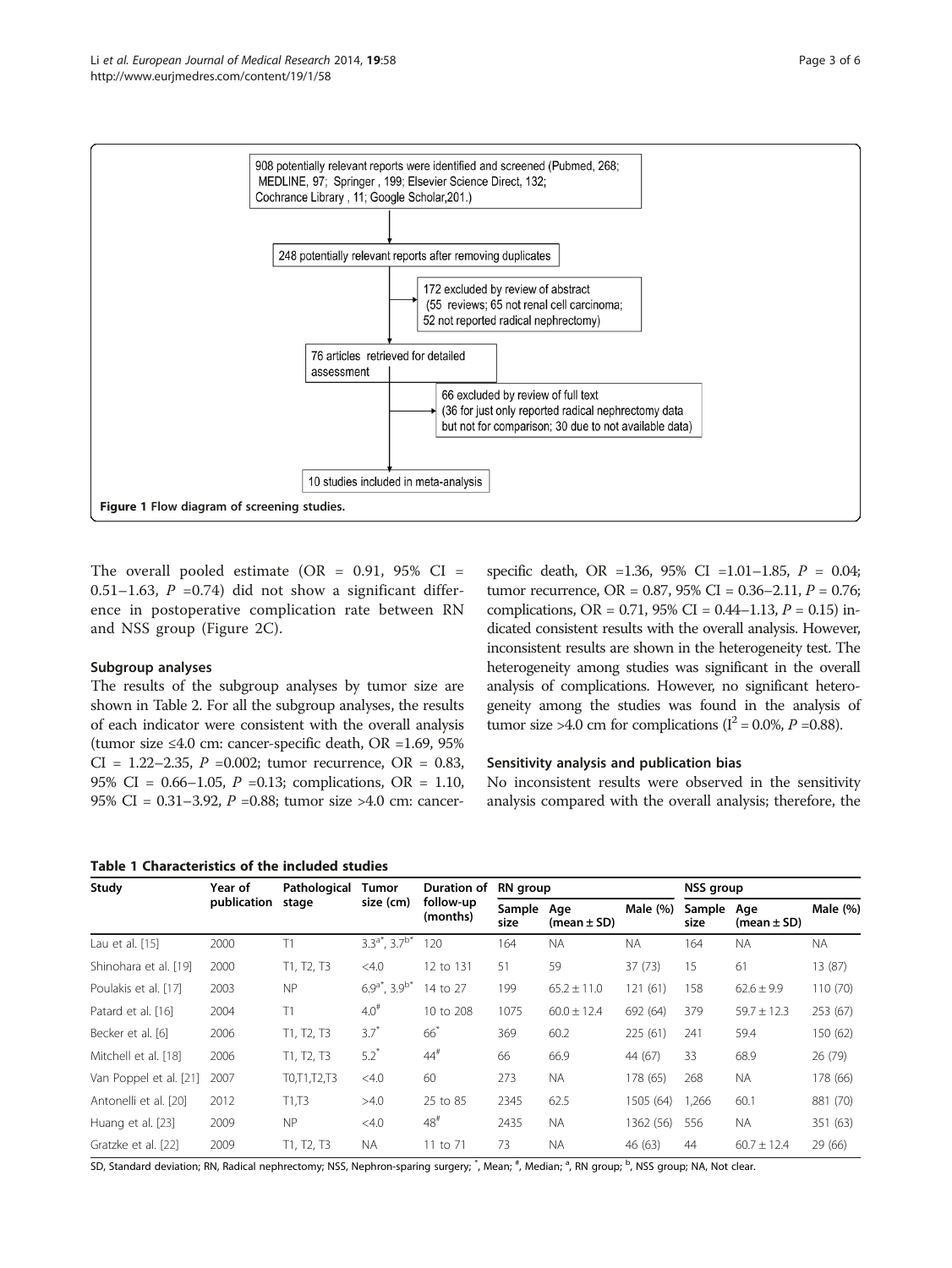<span id="page-3-0"></span>

| A                                                                                                 |                     |          |                                                      |      |                                  | <b>Odds Ratio</b>   | <b>Odds Ratio</b>      |  |
|---------------------------------------------------------------------------------------------------|---------------------|----------|------------------------------------------------------|------|----------------------------------|---------------------|------------------------|--|
| <b>Study or Subgroup</b>                                                                          | <b>RN</b> group     |          | <b>NSS group</b><br>Events Total Events Total Weight |      |                                  | M-H, Random, 95% CI | M-H. Random, 95% CI    |  |
| Antonelli A, et al.                                                                               |                     | 154 2345 | 62                                                   | 1266 | 42.1%                            | $1.36$ [1.01, 1.85] |                        |  |
|                                                                                                   | 27                  | 369      | 5                                                    | 241  | 9.0%                             | 3.73 [1.41, 9.82]   |                        |  |
| Becker F, et al.<br>Huang WC, et al.                                                              | 146                 | 2435     | 27                                                   | 556  | 30.7%                            |                     |                        |  |
|                                                                                                   |                     | 1075     |                                                      |      |                                  | 1.25 [0.82, 1.90]   |                        |  |
| Patard JJ, et al.                                                                                 | 65<br>2             | 51       | 11<br>$\Omega$                                       | 379  | 17.3%                            | 2.15 [1.12, 4.12]   |                        |  |
| Shinohara N, et al.                                                                               |                     |          |                                                      | 15   | 1.0%                             | 1.57 [0.07, 34.39]  |                        |  |
| <b>Total (95% CI)</b>                                                                             |                     | 6275     |                                                      | 2457 | 100.0%                           | 1.58 [1.15, 2.15]   |                        |  |
| <b>Total events</b>                                                                               | 394                 |          | 105                                                  |      |                                  |                     |                        |  |
| Heterogeneity: Tau <sup>2</sup> = 0.04; Chi <sup>2</sup> = 5.70, df = 4 (P = 0.22); $1^2$ = 30%   |                     |          |                                                      |      |                                  |                     | $0.02$ 0.1<br>10<br>50 |  |
| Test for overall effect: $Z = 2.86$ (P = 0.004)                                                   |                     |          |                                                      |      |                                  |                     | RN group NSS group     |  |
|                                                                                                   |                     |          |                                                      |      |                                  |                     |                        |  |
| B                                                                                                 | RN group            |          | <b>NSS</b> group                                     |      |                                  | <b>Odds Ratio</b>   | <b>Odds Ratio</b>      |  |
| <b>Study or Subgroup</b>                                                                          |                     |          |                                                      |      | Events Total Events Total Weight | M-H, Random, 95% Cl | M-H. Random, 95% CI    |  |
| Antonelli A, et al.                                                                               |                     | 12 2345  | $\overline{7}$                                       | 1266 | 5.9%                             | $0.93$ [0.36, 2.36] |                        |  |
| Lau WK, et al.                                                                                    | 3                   | 164      | 11                                                   | 164  | 3.1%                             | $0.26$ [0.07, 0.95] |                        |  |
| Mitchell RE, et al.                                                                               | 1                   | 66       | 1                                                    | 33   | 0.7%                             | $0.49$ [0.03, 8.13] |                        |  |
| Patard JJ, et al.                                                                                 | 393                 | 1075     | 151                                                  | 379  | 89.8%                            | $0.87$ [0.68, 1.11] |                        |  |
| Shinohara N, et al.                                                                               | 3                   | 51       | 0                                                    | 15   | 0.6%                             | 2.24 [0.11, 45.74]  |                        |  |
|                                                                                                   |                     |          |                                                      |      |                                  |                     |                        |  |
| <b>Total (95% CI)</b>                                                                             |                     | 3701     |                                                      |      | 1857 100.0%                      | $0.84$ [0.67, 1.06] |                        |  |
| <b>Total events</b>                                                                               | 412                 |          | 170                                                  |      |                                  |                     |                        |  |
| Heterogeneity: Tau <sup>2</sup> = 0.00; Chi <sup>2</sup> = 3.84, df = 4 (P = 0.43); $1^2$ = 0%    |                     |          |                                                      |      |                                  |                     |                        |  |
| 0.1<br>0.02<br>10<br>50<br>1<br>Test for overall effect: $Z = 1.48$ (P = 0.14)                    |                     |          |                                                      |      |                                  |                     | RN group NSS group     |  |
|                                                                                                   |                     |          |                                                      |      |                                  |                     |                        |  |
| $\mathcal{C}$                                                                                     | <b>Experimental</b> |          | Control                                              |      |                                  | <b>Odds Ratio</b>   | <b>Odds Ratio</b>      |  |
| <b>Study or Subgroup</b>                                                                          | <b>Events</b>       |          | <b>Total Events Total Weight</b>                     |      |                                  | M-H, Random, 95% CI | M-H, Random, 95% CI    |  |
| Gratzke C, et al.                                                                                 | 15                  | 73       | 10                                                   | 44   | 15.9%                            | 0.88 [0.36, 2.17]   |                        |  |
| Lau WK, et al.                                                                                    | 37                  | 164      | 19                                                   | 164  | 20.1%                            | 2.22 [1.22, 4.06]   |                        |  |
| Mitchell RE, et al.                                                                               | 8                   | 66       | 5                                                    | 33   | 12.3%                            | $0.77$ [0.23, 2.58] |                        |  |
| Poulakis V, et al.                                                                                | 37                  | 199      | 39                                                   | 158  | 21.4%                            | $0.70$ [0.42, 1.16] |                        |  |
| Shinohara N, et al.                                                                               | 15                  | 51       | 3                                                    | 15   | 10.4%                            | 1.67 [0.41, 6.77]   |                        |  |
| Van Poppel H, et al.                                                                              | 16                  | 273      | 36                                                   | 268  | 19.9%                            | $0.40$ [0.22, 0.74] |                        |  |
| <b>Total (95% CI)</b>                                                                             |                     | 826      |                                                      |      | 682 100.0%                       | $0.91$ [0.51, 1.63] |                        |  |
| <b>Total events</b>                                                                               | 128                 |          | 112                                                  |      |                                  |                     |                        |  |
| Heterogeneity: Tau <sup>2</sup> = 0.35; Chi <sup>2</sup> = 17.00, df = 5 (P = 0.004); $I^2$ = 71% |                     |          |                                                      |      |                                  |                     |                        |  |
| 0.01<br>0.1<br>100<br>10<br>Test for overall effect: $Z = 0.33$ (P = 0.74)                        |                     |          |                                                      |      |                                  |                     |                        |  |
| Favours [experimental] Favours [control]                                                          |                     |          |                                                      |      |                                  |                     |                        |  |
| Figure 2 Forest plots of cancer-specific death (A), tumor recurrence (B), and complications (C).  |                     |          |                                                      |      |                                  |                     |                        |  |

stability and reliability of the results in this study were proved. No evidence of publication bias was shown by the funnel plot (Figure [3\)](#page-4-0) and Egger's test ( $P > 0.1$ , Table [2\)](#page-4-0).

#### **Discussion**

RCC is the most common cancer of the kidney. Currently, there is controversy regarding the clinical efficacy of NSS and RN in treating RCC. Thus, we performed this metaanalysis to compare the clinical efficacy of NSS and RN. The results showed that NSS had a significantly lower cancer-specific death rate compared with RN for RCC patients although there was no significant difference in the rate of tumor recurrence and complications between the patients treated by NSS or RN.

Our results confirm that NSS treatment has a significantly lower cancer-specific death rate compared to RN for patients with localized RCC. Based on its characteristics, NSS can protect from renal function loss associated with the removal of the full renal unit, as is performed in RN [[24\]](#page-5-0). Further, Bouliere et al. reported that NSS is superior to RN in preserving renal function outcome even when expanding NSS indications beyond the traditional 4 cm cut-off [[25\]](#page-5-0). Thus, the survival of patients treated with NSS may be increased due to less kidney damage compared to RN. This may be the cause for the lower cancer-specific death rate of patients treated with NSS compared to that of RN. Thus, NSS should be supported for the treatment of RCC. Robert et al. [[26](#page-5-0)]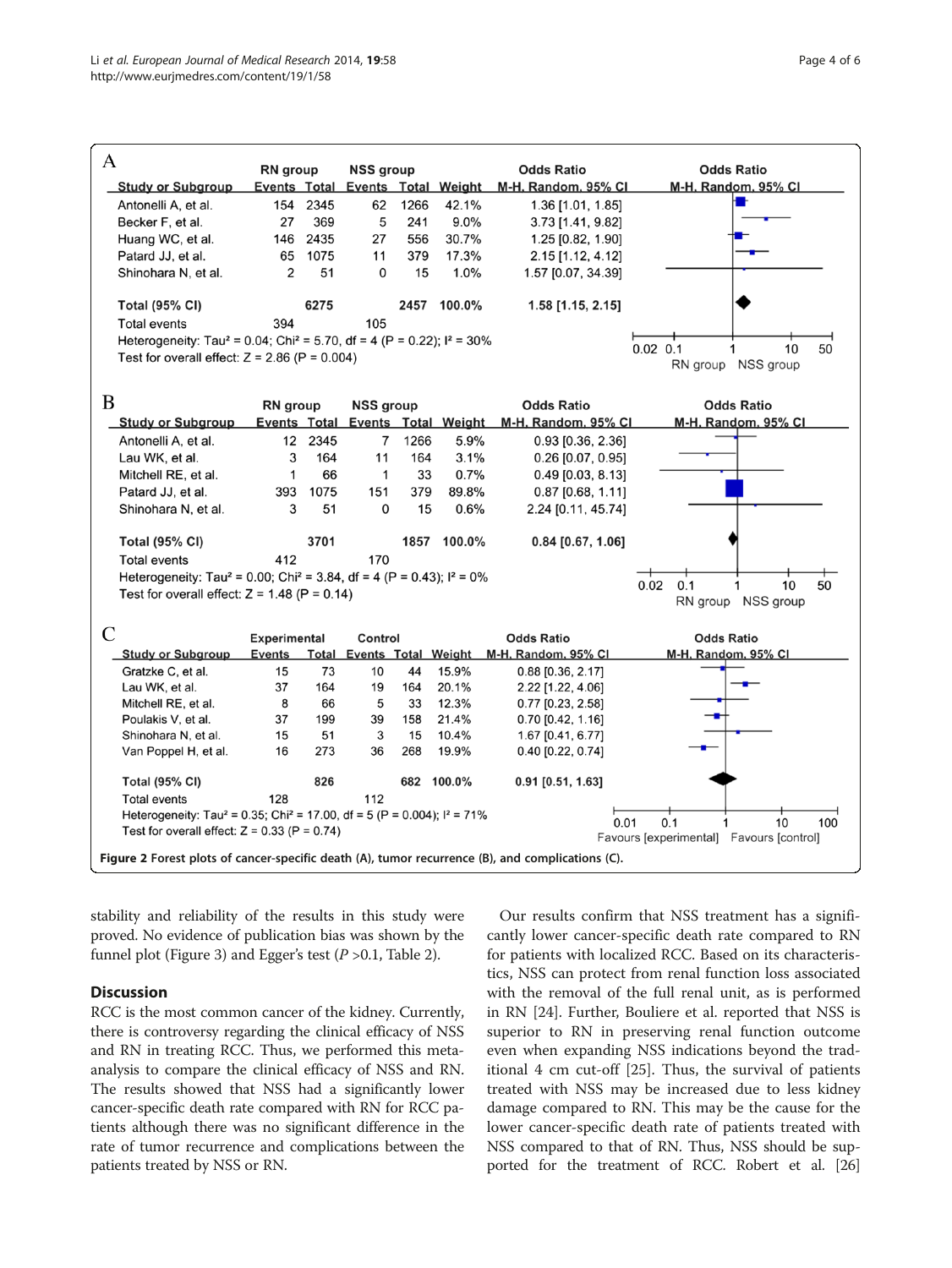| Subgroup<br>of tumor size | Sample size |         | No. of studies     | Meta-analysis         |         | <b>Test of heterogeneity</b> |              | Egger's test      |  |
|---------------------------|-------------|---------|--------------------|-----------------------|---------|------------------------------|--------------|-------------------|--|
|                           | Case        | Control |                    | OR (95% CI)           | P value | P value                      | $I^2(96)$    | P value           |  |
| Cancer-specific death     |             |         |                    |                       |         |                              |              |                   |  |
| Overall                   | 6,275       | 2,457   | 5 [6,16,19,20,23]  | 1.58 (1.15 to 2.15)   | 0.004   | 0.22                         | 30.0         | 0.27              |  |
| $\leq 4.0$ cm             | 3,930       | 1,191   | 4 [6,16,19,23]     | $1.86$ (1.11 to 3.13) | 0.002   | 0.17                         | 41           | $\qquad \qquad =$ |  |
| $>4.0$ cm                 | 2,345       | 1,266   | 1 [20]             | 1.36 (1.01 to 1.85)   | 0.04    |                              |              |                   |  |
| Tumor recurrence          |             |         |                    |                       |         |                              |              |                   |  |
| Overall                   | 3,701       | 1,857   | 5 [15,16,18-20]    | $0.84$ (0.67 to 1.06) | 0.14    | 0.43                         | 0.0          | 0.58              |  |
| $\leq 4.0$ cm             | 1,290       | 558     | 3 [15,16,19]       | 0.67 (0.27 to 1.64)   | 0.38    | 0.16                         | 45           | -                 |  |
| $>4.0$ cm                 | 2,411       | 1,299   | $2$ [18,20]        | $0.87$ (0.36 to 2.11) | 0.76    | 0.68                         | $\mathbf{0}$ | $-$               |  |
| Complications             |             |         |                    |                       |         |                              |              |                   |  |
| Overall                   | 826         | 682     | 6 [15,17-19,21,22] | 0.91 (0.51 to 1.63)   | 0.74    | < 0.01                       | 71.0         | 0.76              |  |
| $\leq 4.0$ cm             | 488         | 477     | 3 [15,19,21]       | 1.10 (0.31 to 3.92)   | 0.88    | 0.0004                       | 87           |                   |  |
| $>4.0$ cm                 | 265         | 191     | 2[17,18]           | $0.71$ (0.44 to 1.13) | 0.15    | 0.88                         | $\mathbf{0}$ |                   |  |

<span id="page-4-0"></span>Table 2 Statistical analysis results

reported that elective NSS can be performed with equivalent direct hospital costs and length of stay when compared with patients undergoing radical nephrectomy for small solitary RCCs. Another article reported that nephron-sparing surgery was the standard of care for small RCC [\[27](#page-5-0)]. Thus, the comparison of efficacy between NSS and RN with regards to other indicators still requires further evaluation.

In addition, the subgroup analysis showed the consistent results with the overall analysis, suggesting that tumor size did not influence the results of this study. NSS can be applied not only for RCC with tumor sizes >4.0 cm but also for tumors ≤4.0 cm compared with RN. However, the heterogeneity test indicated that no significant heterogeneity among the studies was found in the analysis of tumor size >4.0 cm for complications, while significant heterogeneity was found in the analysis of tumor size ≤4.0 cm and in the overall analysis. Therefore, tumor size is one of the sources of heterogeneity. Nevertheless, further studies



are needed to explore other sources of heterogeneity. Moreover, clinical efficacy of NSS has been proven to be highly associated with different tumor stages or grades of RCC. Fergany et al. [[28](#page-5-0)] reported that cancer-specific death was significantly affected by tumor stage in patients treated with NSS. In this meta-analysis, the tumor stage was different in each study and therefore no appropriate grouping could be used for subgroup analysis. Hence, further studies should focus on the influence of different tumor stages on the clinical efficacy of NSS vs. RN.

Finally, some limitations of this study should be mentioned. First, only published studies were included in this meta-analysis; thus, the grey literature may be omitted. Second, significant heterogeneity among the included studies was found in the indicators of complication. The sources of heterogeneity need be explored in further studies. Third, only three indicators were used to assess the clinical efficacy of RN and NSS, other indicators should be considered in further studies. In addition, the included studies were not randomized controlled trials or case-control studies, and therefore the quality evaluation criteria of the studies were not determined. Thus, more studies need to be performed to verify the results of this meta-analysis.

#### Conclusions

In conclusion, we compared the clinical efficacy of RN in treating localized RCC with NSS in this meta-analysis. The results showed that NSS treatment had a better clinical efficacy than RN for patients with localized RCC. However, more studies must be performed to verify the results of this meta-analysis.

#### Abbreviations

95% CI: Confidence interval; NSS: Nephron-sparing surgery; ORs: Odds ratios; RCC: Renal cell carcinoma; RN: Radical nephrectomy.